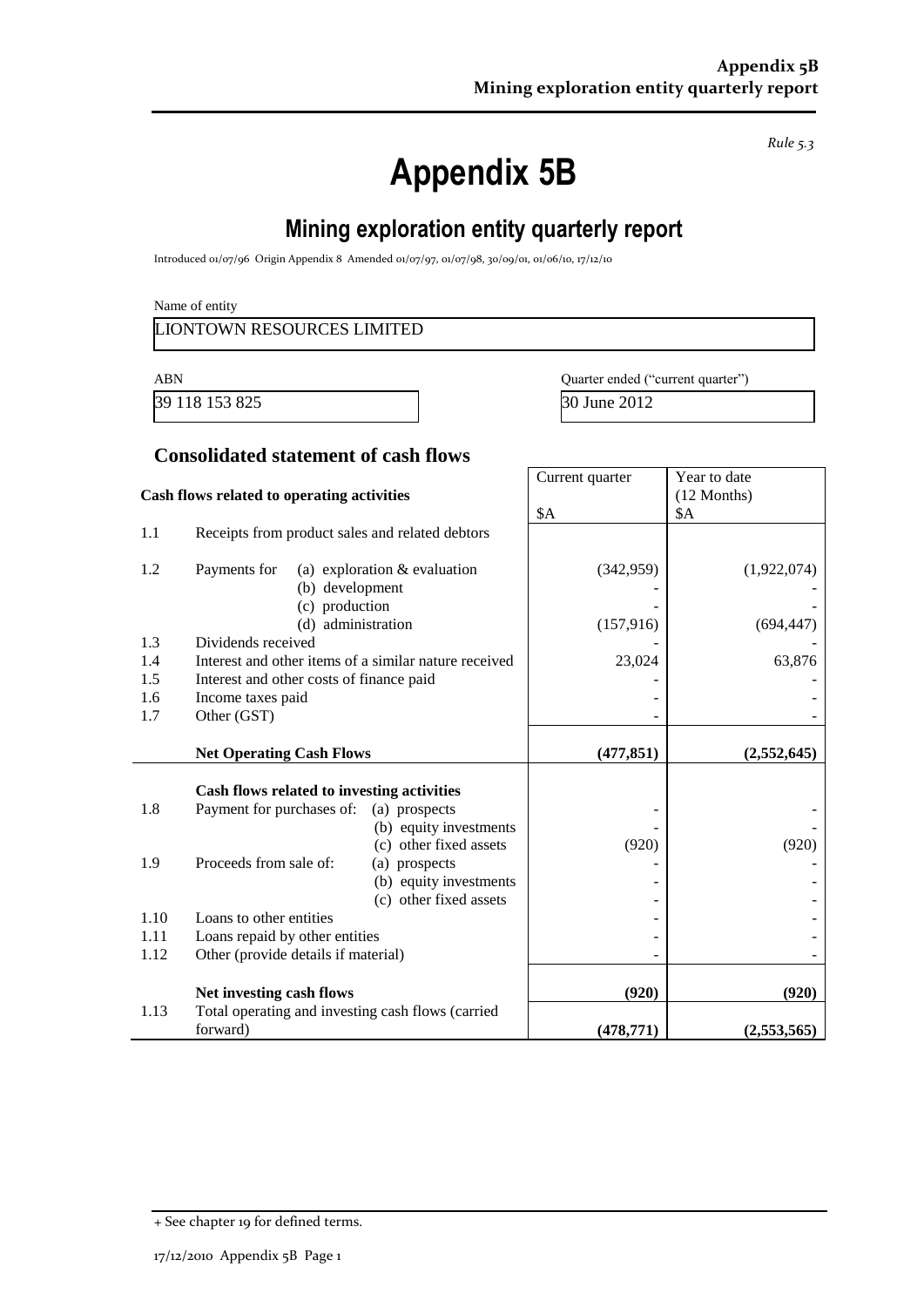|      | Cash flows related to financing           |            |           |
|------|-------------------------------------------|------------|-----------|
|      | <b>activities</b>                         |            |           |
| 1.14 | Proceeds from issues of shares, options,  |            | 2,542,183 |
|      | etc.                                      |            |           |
| 1.15 | Proceeds from sale of forfeited shares    |            |           |
| 1.16 | Proceeds from borrowings                  | -          |           |
| 1.17 | Repayment of borrowings                   |            |           |
| 1.18 | Dividends paid                            | -          |           |
| 1.19 | Other (provide details if material)       | -          |           |
|      | Net financing cash flows                  |            | 2,542,183 |
|      | Net increase (decrease) in cash held      | (478, 771) | (11, 382) |
|      |                                           |            |           |
| 1.20 | Cash at beginning of quarter/year to date | 1,970,760  | 1,503,416 |
| 1.21 | Exchange rate adjustments to item 1.20    | (2,611)    | (2,656)   |
| 1.22 | Cash at end of quarter                    | 1,489,378  | 1,489,378 |

### **Payments to directors of the entity and associates of the directors Payments to related entities of the entity and associates of the related entities**

|      |                                                                  | Current quarter<br>\$A |
|------|------------------------------------------------------------------|------------------------|
| 1.23 | Aggregate amount of payments to the parties included in item 1.2 | 146,208                |
| 1.24 | Aggregate amount of loans to the parties included in item 1.10   | Nil                    |

1.25 Explanation necessary for an understanding of the transactions

Item 1.2 consists of legal fees paid to a director for the provision of legal services (\$9,000), the salary and superannuation paid to the Managing Director and Chief Financial Officer (\$62,537), non-executive director fees (\$29,753) and service charges paid to Chalice Gold Mines Ltd (a director related entity) for the provision of corporate services, office rent and technical personnel (\$44,918).

#### **Non-cash financing and investing activities**

2.1 Details of financing and investing transactions which have had a material effect on consolidated assets and liabilities but did not involve cash flows

2.2 Details of outlays made by other entities to establish or increase their share in projects in which the reporting entity has an interest

> Ramelius Resources is currently spending up to \$7 million to earn a 60 per cent interest in the Mount Windsor Project in Queensland.

N/A

<sup>+</sup> See chapter 19 for defined terms.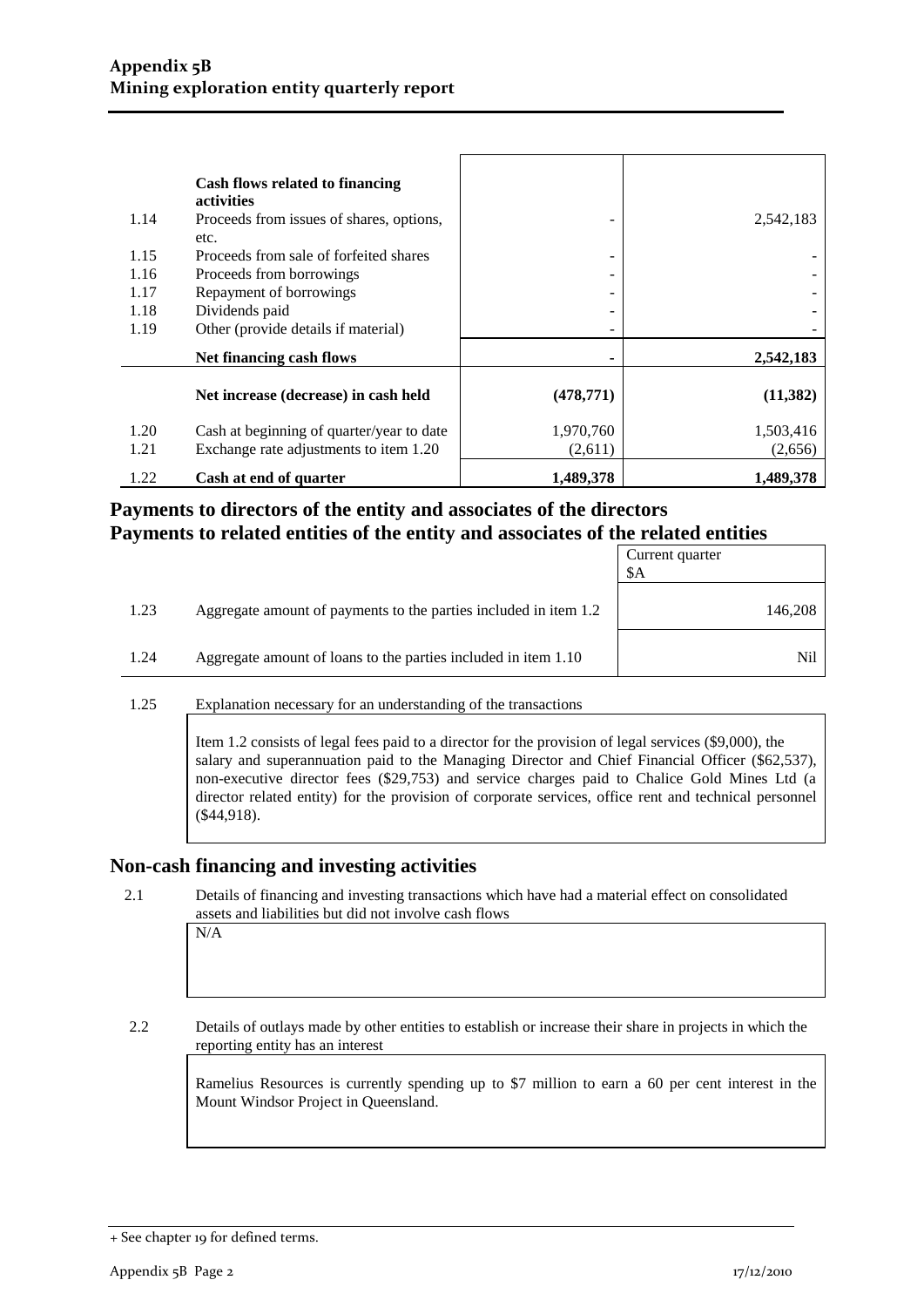$\overline{\phantom{0}}$ 

### **Financing facilities available**

*Add notes as necessary for an understanding of the position.*

|     |                             | Amount available | Amount used     |
|-----|-----------------------------|------------------|-----------------|
|     |                             | \$A              | \$A             |
| 3.1 | Loan facilities             | N <sub>il</sub>  | N <sub>il</sub> |
| 3.2 | Credit standby arrangements | <b>Nil</b>       | N <sub>il</sub> |

## **Estimated cash outflows for next quarter**

|     |                            | \$A       |
|-----|----------------------------|-----------|
| 4.1 | Exploration and evaluation | 1,170,000 |
| 4.2 | Development                | Nil       |
| 4.3 | Production                 | Nil       |
| 4.4 | Administration             | 180,000   |
|     | <b>Total</b>               | 1,350,000 |

# **Reconciliation of cash**

| Reconciliation of cash at the end of the quarter (as<br>shown in the consolidated statement of cash flows) to<br>the related items in the accounts is as follows. |                                                  | Current quarter<br>\$A | Previous quarter<br>\$A |
|-------------------------------------------------------------------------------------------------------------------------------------------------------------------|--------------------------------------------------|------------------------|-------------------------|
| 5.1                                                                                                                                                               | Cash on hand and at bank                         | 836,848                | 62,532                  |
| 5.2                                                                                                                                                               | Deposits at call                                 | 652,530                | 1,908,228               |
| 5.3                                                                                                                                                               | Bank overdraft                                   |                        |                         |
| 5.4                                                                                                                                                               | Other (provide details)                          |                        |                         |
|                                                                                                                                                                   | <b>Total: cash at end of quarter</b> (item 1.22) | 1,489,378              | 1,970,760               |

## **Changes in interests in mining tenements**

|     |                                                                     | Tenement reference                                                                  | Nature of<br>interest<br>(note (2)) | Interest at<br>beginning<br>of quarter          | Interest at<br>end of<br>quarter |
|-----|---------------------------------------------------------------------|-------------------------------------------------------------------------------------|-------------------------------------|-------------------------------------------------|----------------------------------|
| 6.1 | Interests in mining tenements<br>relinquished, reduced or<br>lapsed | Queensland:<br>EPM18674<br>EPM18642<br>EPM18675<br>EPM18730<br>EPM10601<br>EPM19138 |                                     | 100%<br>100%<br>100\%<br>100\%<br>100%<br>100\% | 0%<br>0%<br>0%<br>0%<br>0%<br>0% |

<sup>+</sup> See chapter 19 for defined terms.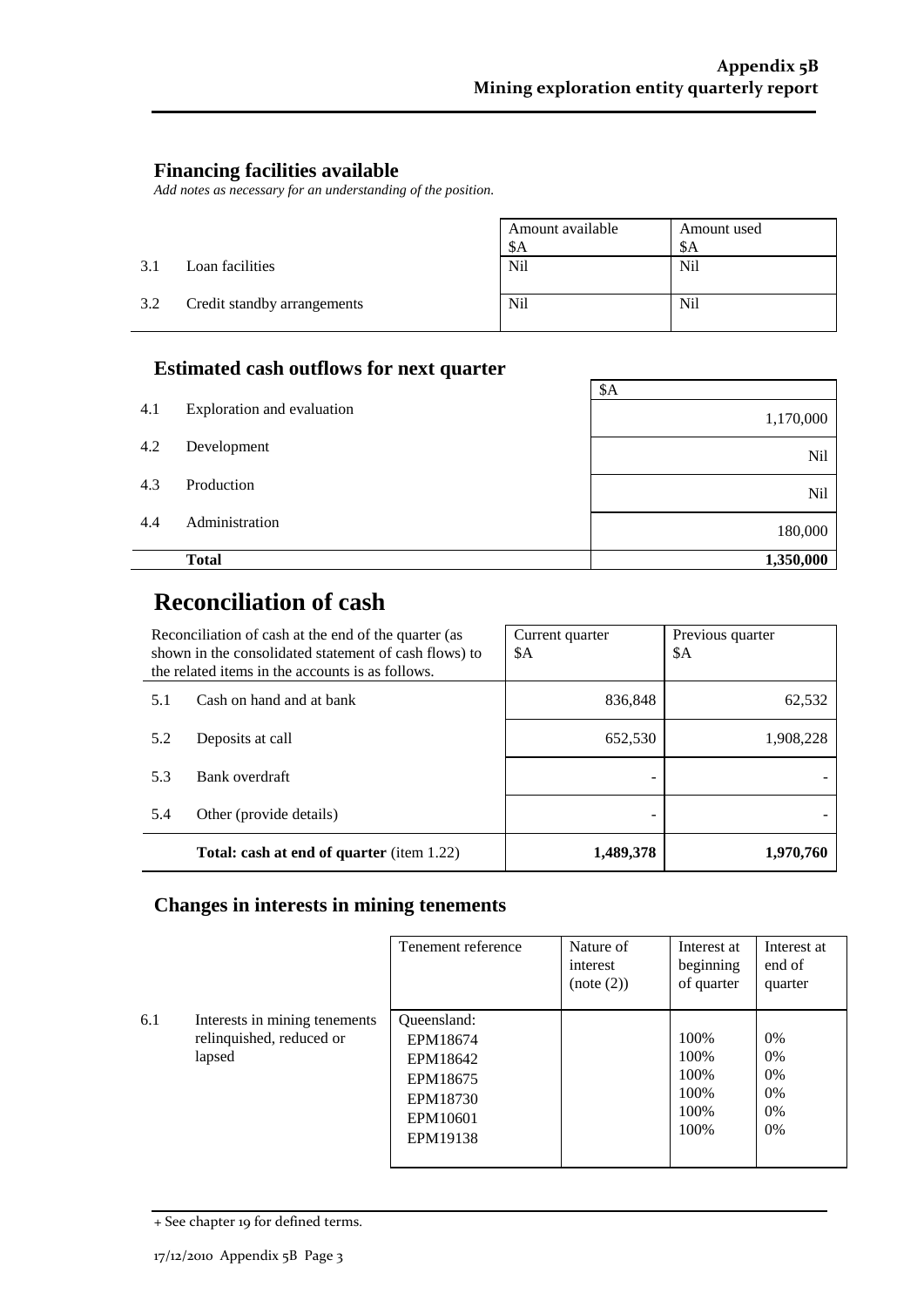6.2 Interests in mining tenements acquired or increased

| nts |  |  |
|-----|--|--|
|     |  |  |
|     |  |  |
|     |  |  |

### **Issued and quoted securities at end of current quarter**

*Description includes rate of interest and any redemption or conversion rights together with prices and dates.*

|         |                                                                                                                                      | Total number    | Number      | Issue price per    | Amount paid up per    |
|---------|--------------------------------------------------------------------------------------------------------------------------------------|-----------------|-------------|--------------------|-----------------------|
|         |                                                                                                                                      |                 | quoted      | security (see note | security (see note 3) |
|         |                                                                                                                                      |                 |             | $3)$ (cents)       | (cents)               |
| 7.1     | Preference +securities<br>(description)                                                                                              | Nil             | Nil         | N/A                | N/A                   |
| 7.2     | Changes during quarter<br>(a) Increases through<br>issues<br>(b) Decreases through<br>returns of capital, buy-<br>backs, redemptions | N/A             | N/A         | N/A                | N/A                   |
| 7.3     | <sup>+</sup> Ordinary securities                                                                                                     | 293,842,181     | 293,842,181 | $\rm N/A$          | N/A                   |
| 7.4     | Changes during quarter<br>(a) Increases through                                                                                      |                 |             |                    |                       |
|         | issues<br>(b) Decreases through                                                                                                      | N <sub>il</sub> | Nil         | N/A                | N/A                   |
|         | returns of capital, buy-<br>backs                                                                                                    | Nil             | Nil         | N/A                | N/A                   |
| $7.5\,$ | <sup>+</sup> Convertible debt<br>securities (description)                                                                            |                 |             |                    |                       |
| 7.6     | Changes during quarter<br>(a) Increases through<br>issues                                                                            | Nil             | Nil         | N/A                | N/A                   |
|         | (b) Decreases through<br>securities matured,<br>converted                                                                            | N <sub>il</sub> | Nil         | N/A                | N/A                   |
| 7.7     | <b>Options</b> (description                                                                                                          |                 |             | Exercise price     | Expiry date           |
|         | and conversion factor)                                                                                                               | 4,000,000       | Nil         | \$0.35             | 1 December 2012       |
|         |                                                                                                                                      | 500,000         | Nil         | \$0.20             | 31 July 2013          |
|         |                                                                                                                                      | 3,000,000       | Nil         | \$0.20             | 2 February 2013       |
|         |                                                                                                                                      | 3,000,000       | Nil         | \$0.10             | 1 May 2013            |
|         |                                                                                                                                      | 1,150,000       | Nil         | \$0.20             | 1 November 2013       |
| 7.8     | Issued during quarter                                                                                                                | Nil             | Nil         | $\rm N/A$          | N/A                   |
| 7.9     | <b>Exercised</b> during<br>quarter                                                                                                   | Nil             | Nil         | N/A                | N/A                   |
| 7.10    | Expired during quarter                                                                                                               | Nil             | Nil         | $\rm N/A$          | N/A                   |
| 7.11    | <b>Debentures</b><br>(totals only)                                                                                                   | Nil             | Nil         |                    |                       |
| 7.12    | <b>Unsecured notes</b><br>(totals only)                                                                                              | Nil             | Nil         |                    |                       |

<sup>+</sup> See chapter 19 for defined terms.